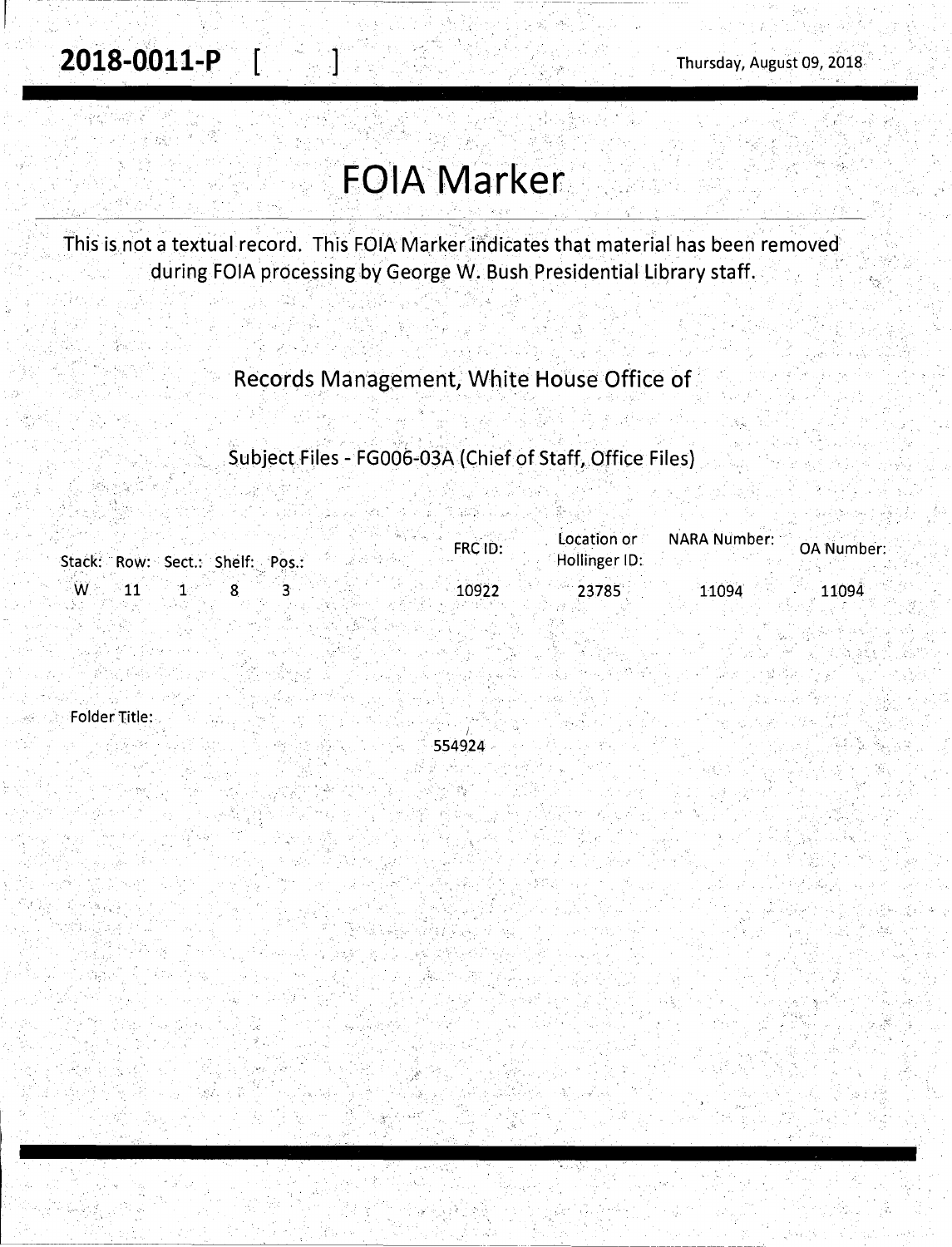# <sup>I</sup>**Withdrawn/Redacted Material**  The George W. Bush Library

| <b>DOCUMENT</b><br>NO.         | <b>FORM</b>                                    | <b>SUBJECT/TITLE</b>                                                                                                                                                                                                                                                                                                                                      |                                                                                                                                                                                                                                                                                                                                                                      | <b>PAGES</b> | <b>DATE</b> | <b>RESTRICTION(S)</b> |
|--------------------------------|------------------------------------------------|-----------------------------------------------------------------------------------------------------------------------------------------------------------------------------------------------------------------------------------------------------------------------------------------------------------------------------------------------------------|----------------------------------------------------------------------------------------------------------------------------------------------------------------------------------------------------------------------------------------------------------------------------------------------------------------------------------------------------------------------|--------------|-------------|-----------------------|
| 001                            | Memorandum                                     | [Regulation] - To: Andrew Card - From: John D. Graham                                                                                                                                                                                                                                                                                                     |                                                                                                                                                                                                                                                                                                                                                                      |              | 02/25/2003  | P5                    |
|                                |                                                |                                                                                                                                                                                                                                                                                                                                                           |                                                                                                                                                                                                                                                                                                                                                                      |              |             |                       |
|                                |                                                |                                                                                                                                                                                                                                                                                                                                                           |                                                                                                                                                                                                                                                                                                                                                                      |              |             |                       |
|                                |                                                |                                                                                                                                                                                                                                                                                                                                                           |                                                                                                                                                                                                                                                                                                                                                                      |              |             |                       |
|                                |                                                |                                                                                                                                                                                                                                                                                                                                                           |                                                                                                                                                                                                                                                                                                                                                                      |              |             |                       |
|                                |                                                |                                                                                                                                                                                                                                                                                                                                                           |                                                                                                                                                                                                                                                                                                                                                                      |              |             |                       |
|                                |                                                |                                                                                                                                                                                                                                                                                                                                                           |                                                                                                                                                                                                                                                                                                                                                                      |              |             |                       |
|                                |                                                |                                                                                                                                                                                                                                                                                                                                                           |                                                                                                                                                                                                                                                                                                                                                                      |              |             |                       |
|                                |                                                |                                                                                                                                                                                                                                                                                                                                                           |                                                                                                                                                                                                                                                                                                                                                                      |              |             |                       |
| <b>COLLECTION TITLE:</b>       | Records Management, White House Office of      |                                                                                                                                                                                                                                                                                                                                                           |                                                                                                                                                                                                                                                                                                                                                                      |              |             |                       |
| <b>SERIES:</b>                 |                                                | Subject Files - FG006-03A (Chief of Staff, Office Files)                                                                                                                                                                                                                                                                                                  |                                                                                                                                                                                                                                                                                                                                                                      |              |             |                       |
| <b>FOLDER TITLE:</b><br>554924 |                                                |                                                                                                                                                                                                                                                                                                                                                           |                                                                                                                                                                                                                                                                                                                                                                      |              |             |                       |
| FRC <sub>ID:</sub><br>10922    |                                                |                                                                                                                                                                                                                                                                                                                                                           |                                                                                                                                                                                                                                                                                                                                                                      |              |             |                       |
|                                |                                                |                                                                                                                                                                                                                                                                                                                                                           | <b>RESTRICTION CODES</b>                                                                                                                                                                                                                                                                                                                                             |              |             |                       |
|                                | Presidential Records Act - [44 U.S.C. 2204(a)] |                                                                                                                                                                                                                                                                                                                                                           | Freedom of Information Act - [5 U.S.C. 552(b)]                                                                                                                                                                                                                                                                                                                       |              |             |                       |
|                                | financial information $[(a)(4)$ of the PRA]    | P1 National Security Classified Information [(a)(1) of the PRA]<br>P2 Relating to the appointment to Federal office [(a)(2) of the PRA]<br>P3 Release would violate a Federal statute [(a)(3) of the PRA]<br>P4 Release would disclose trade secrets or confidential commercial or<br>P5 Release would disclose confidential advice between the President | b(1) National security classified information [(b)(1) of the FOIA]<br>b(2) Release would disclose internal personnel rules and practices of<br>an agency $[(b)(2)$ of the FOIA]<br>$b(3)$ Release would violate a Federal statute $(6)(3)$ of the FOIA<br>b(4) Release would disclose trade secrets or confidential or financial<br>information [(b)(4) of the EOIA1 |              |             |                       |

- and his advisors, or between such advisors [a)(S) of the PRA) P6 Release would constitute a clearly unwarranted invasion of
- personal privacy [(a)(6) of the PRA)
- PRM. Personal record misfile defined in accordance with 44 U.S.C.  $2201(3)$ .

### Deed of Gift Restrictions

- A. Closed by Executive Order 13526 governing access to national security information.
- B. Closed by statute or by the agency which originated the document. **C.** Closed in accordance with restrictions contained in donor's deed of gift.
- information [(b)(4) of the FOIA)
- b(6) Release would constitute a clearly unwarranted invasion of personal privacy [(b)(6) of the FOIA]
- $b(7)$  Release would disclose information compiled for law enforcement purposes ((b)(7) of the FOIA)
- b(8) Release would disclose information concerning the regulation of financial institutions [(b)(8) of the FOIA)
- b(9) Release would disclose geological or geophysical information concerning wells [(b)(9) of the FOIA)

### Records Not Subject to FOIA

Court Sealed - The document is withheld under a court seal and is not subject to the Freedom of Information Act.